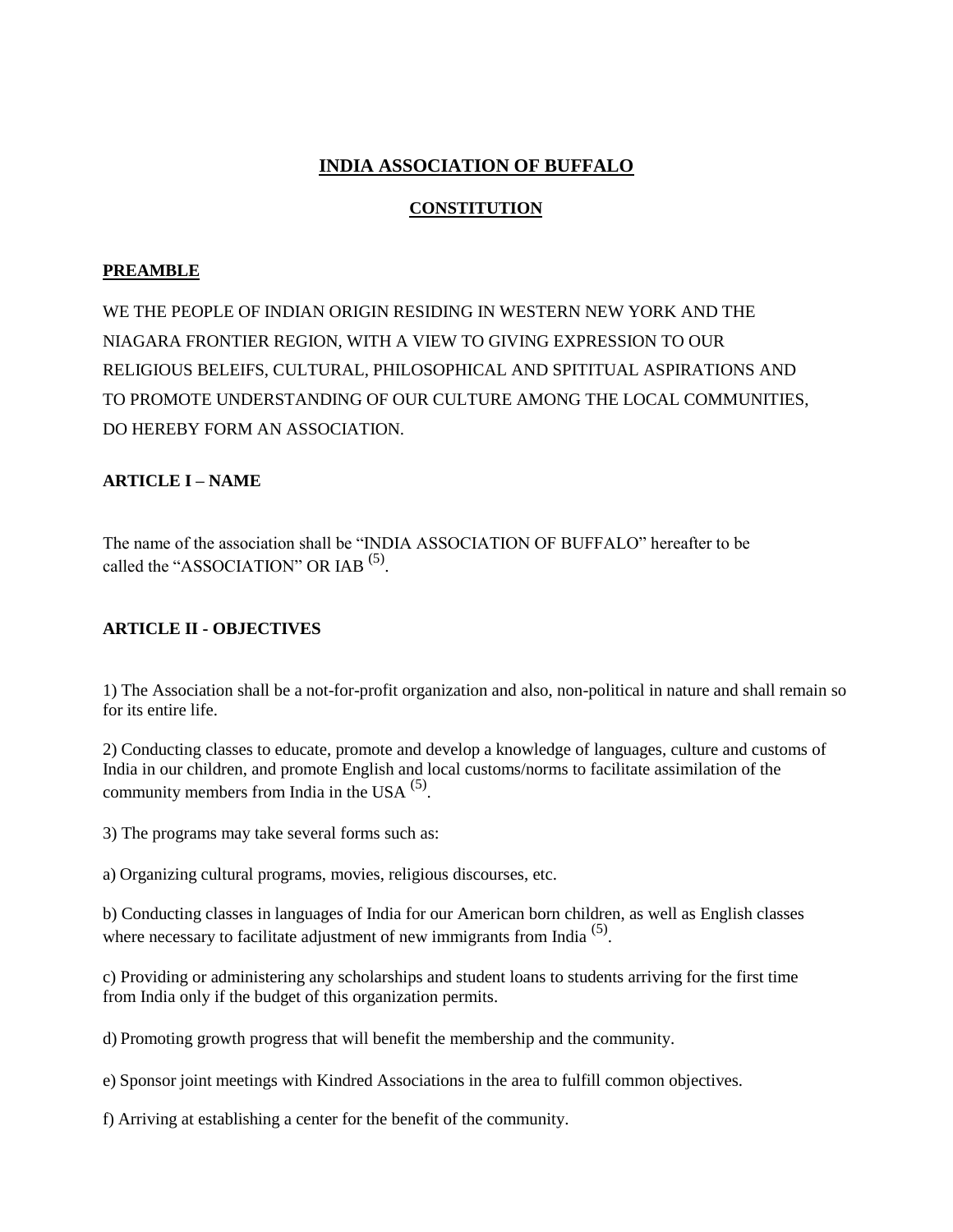### **ARTICLE III - MEMBERSHIP**

A. Membership shall be open to all who believe in the objectives of this Association and who agree to abide its constitution and by-laws.

B. Membership categories shall be defined in the by-laws of the Association. Membership in this Association is not transferable or assignable, is limited to the membership of India Association of Buffalo alone and not in any of the affiliated organizations. Voting rights of the membership is limited to India Association of Buffalo only <sup>(5)</sup>.

C. Members or ex-members agree that any legal dispute or lawsuits will be limited against the association and its governing body (the Executive committee) only and within the confines of the county (Erie), state  $(NY)$  and federal regulations that govern such lawsuits  $(5)$ .

# **ARTICLE IV - BOARD OF DIRECTORS**

The Association shall have an elected governing body to be called BOARD OF DIRECTORS (BOD), consisting of 21 (twenty-one) members, of which at least 12 (twelve) shall not hold any position in the Executive committee (EC), as described in the by-laws (Article III, Section 2)<sup>(5)</sup>.

### **ARTICLE V - BY-LAWS**

The Association shall enact By-laws governing all subjects outlined in the Constitution and also all other matters that may be required for efficient management and continuity of the Association. Rules regarding amendment of By-laws shall be defined therein.

### **ARTICLE VI - AMENDMENTS**

The Constitution can only be amended in the manner provided for in the By-laws.

### **ARTICLE VII - DISSOLUTION**

If because of circumstances beyond the control of the Association, dissolution of the latter becomes imperative, all funds after meeting all liabilities will be donated to one or more non-profit tax-exempt organizations qualified under Section 501 (C) (3) of the IRS Code, by choice of the two-thirds of the entire membership. The liability of the members is limited to their current dues only.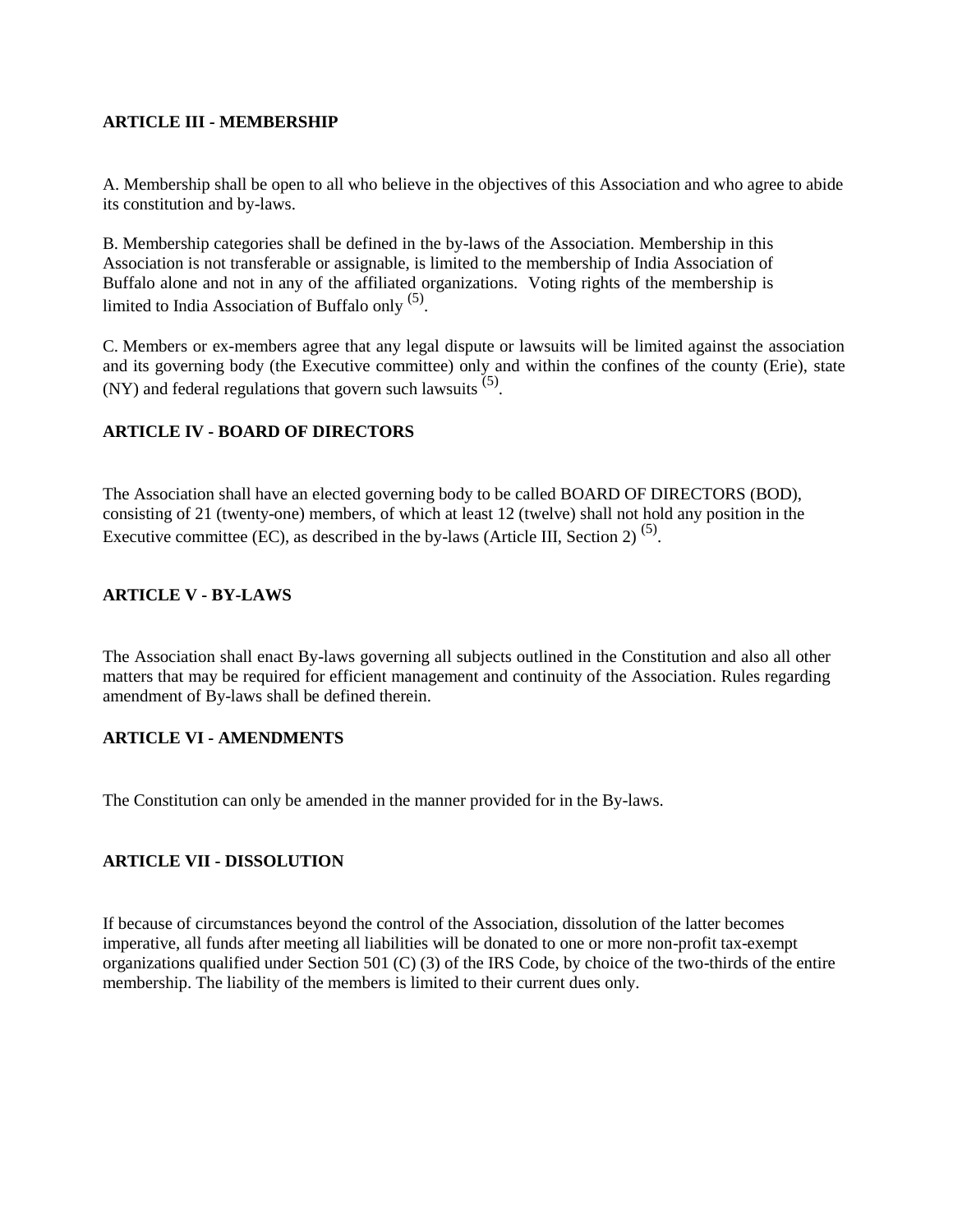# **INDIA ASSOCIATION OF BUFFALO BY – LAWS**

### **ARTICLE I - ADDRESS OF THE ASSOCIATION**

The address of the association shall be the mailing address of the Secretary. If finances permit, it will be in  $C/O$  a Post Office Box number; street address and mailing address  $<sup>(5)</sup>$ .</sup>

### **ARTICLE II - MEMBERSHIP**

### **SECTION 1**. **MEMBERSHIP** :

THERE SHALL BE THE FOLLOWING CATEGORIES OF MEMBERSHIP. The fees for each membership shall be decided and updated periodically as necessary by India Association of Buffalo's BOD on its membership application form  $(5)$ .

A**. REGULAR MEMBERS**: are defined as members who pay the full annual dues as fixed by the Board of Directors of the Association.

**INDIVIDUAL** - will have one vote for all business matters of the association.

**FAMILY** – Every adult within a family is eligible to vote; however, only one adult from a family can hold an elective office.

**STUDENT** – Full-time students not holding a regular salaried employment will have one vote on all business matters and shall pay reduced dues as fixed by the Board of Directors.

B. **PATRONS**: Regular member paying in excess of the regular membership dues shall be acknowledged a patron. The Board of Directors shall decide the amount for patron ship.

C. **HONORARY**: Distinguished members of the community who are nominated by a majority vote of the Board of Directors to bring prestige or whose expertise will be an asset to the Association.

### **SECTION 2. ELIGIBILITY** :

Any individual can apply for membership in any of the categories described below. The Board of directors reserves the discretion to accept or deny any membership application on a case to case basis  $(5)$ .

### **SECTION 3. MEMBERSHIP YEAR**:

The membership year shall coincide with the fiscal year of the Association and shall be from January 1 to December 31 of the next calendar year  $(1)$ .

#### **SECTION 4. PRIVILEGES**:

Members shall have the privilege of being notified of all Association activities by email, postal or other methods as defined by the BOD on record with the Association. Elective office will be open to any member as defined in Article II, Section 1 of these By-laws  $(5)$ .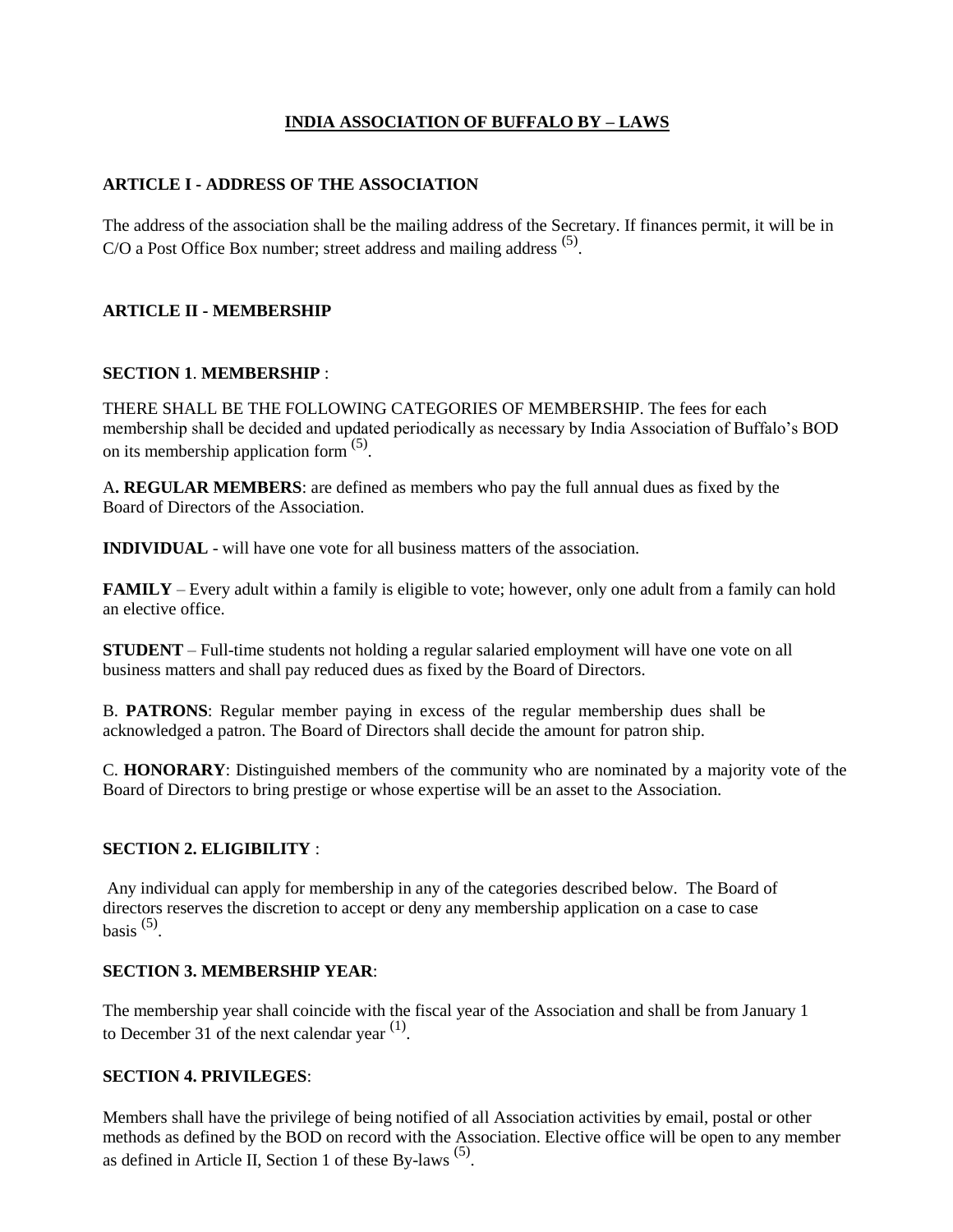#### **SECTION 5. TERMINATION**:

TERMINATION: In the event any member is charged with a civil or a criminal violation in a court of law, BOD may suspend his/her membership status with all privileges. The suspension shall be sustained till a legal outcome is clear. If found guilty, the member shall have his/her membership terminated from the date of suspension and this shall be the privilege of the BOD. If found innocent in a court of law, the membership status and all its privileges shall be restored immediately. In case of family and other group memberships, the suspension/termination shall only affect the accused/guilty member, while the status of the other members in the family/group shall revert to individual membership for the remaining duration of the membership. All decisions regarding the above said matters in section 4 shall be decided by a 75% majority of the quorum of Board of Directors<sup>(5)</sup>.

# **ARTICLE III - BOARD OF DIRECTORS**

### **SECTION 1. GENERAL POWERS**:

The property, affairs and business of the Association shall be managed and controlled and all of the Association's powers shall be exercised by or under the authority of its Board of Directors (BOD), as duly constituted under the terms of the By-laws of the Association by a quorum of said Board of Directors to consist of not less than 13 of its members, and this 13 or more should include the president of the EC. Failing the achievement of a quorum, the quorum shall be made up from the members present of the EC and / or the BOD, with 66% of the votes resting with the present members of the BOD and the rest (33%) with the EC  $(5)$ .

### **SECTION 2. ELECTION:**

The Directors shall be elected from one of the Association's membership categories, as defined in the Bylaws (Article II), by a majority vote (51%) of the members present in person or by proxy at the annual meeting of the Association. The election may be conducted by ballot, and if sufficient members are not elected, then the remaining seats may be nominated by a selection committee as created by the BOD for this purpose (5) .

### **SECTION 3. NUMBER AND TENURE**

Every effort shall be taken by the nominating committee to elect or nominate additional members to the BOD to make it to the maximum of 21<sup> $(5)$ </sup>. Any board member who serves on the Executive Committee may remain part of the Executive Committee for total two consecutive terms of two years only and not to exceed total of six consecutive years on the board. The terms of office of Directors shall be so staggered that at least half of the Directors shall be elected each year. At the time of enacting these By-laws for the first time, the twenty-one Directors shall be divided into three groups of seven members each, one group of seven to serve for one year, the second group for two years and the third group of seven for a period of three years. Hence after, at the subsequent annual elections, each Director shall be elected for a period of two years (or until the end of the respective term of his predecessor if he shall have been elected term) to serve until the election and qualification of his successor. No director may serve in office for more than two consecutive terms. <sup>(3)</sup>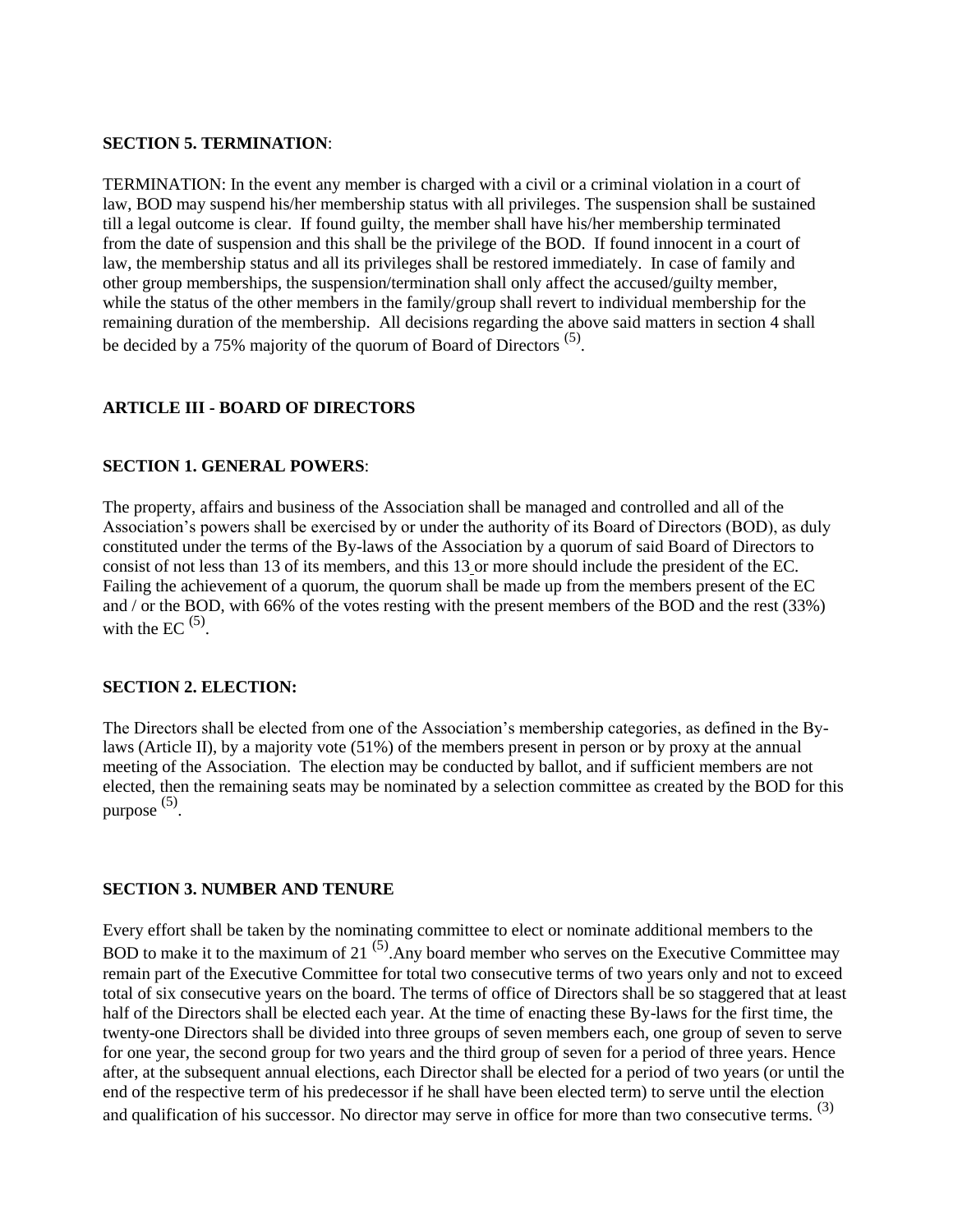### **SECTION 4. DISCIPLINARY ACTION**

In the event a request for disciplinary action against any member or members of the BOD is made by any member(s) of the association in writing, the chairman of the BOD will appoint an ad-hoc grievance committee, to investigate the issue and recommend their findings to the BOD in an expeditious manner for further action at the next meeting or a special meeting called for the purpose. The member or members under investigation shall not form part of the grievance committee or the decision making process during the investigation or the subsequent meetings of the BOD called for that purpose. The member(s) have the right to offer a defense of the accusations made at the meeting and present witnesses in his or her defense  $(5)$ .

### **SECTION 5. OATH**

All board members must take an oath individually  $<sup>(5)</sup>$ .</sup>

# **ARTICLE IV - EXECUTIVE COMMITTEE**

### **SECTION 1. HOW CONSTITUTED:**

The Board of Directors by resolution or resolutions, passed by a majority of the whole Board shall designate and appoint nine directors as the Officers of the Association. The Officers shall be a President, a Vice President, a Secretary, a Cultural Secretary, a Treasurer, and four (4) alternates whose offices and functions may be defined at the time of their appointment. Any two or more offices may be held by the same person, except of President and Secretary. The officers together shall constitute an Executive Committee <sup>(5)</sup>.

### **SECTION 2. POWERS**:

The Executive Committee shall be subject in all respects to the authority and discretion of the Board of Directors, and between the Board meetings, the Executive Committee shall have and exercise such power and authority in the management of the Association as the Board shall determine and set forth in such resolution or resolutions.

# **SECTION 3. ELECTION AND TERM OF OFFICE**:

The Officers of the Association, except such officers as may be appointed in accordance with provisions of Section 9, shall be elected annually by the Board of Directors at its regular meeting immediately following the election of the Board of Directors. Vacancies may be filled or new offices created and filled at any meeting of the Board of Directors. Each officer shall hold office until his successor shall have been duly elected or appointed in his stead, unless prior thereto he dies, resigns, or is removed from office.

### **SECTION 4. PRESIDENT**:

The President shall be the Chief Executive Officer of the Association, responsible to the Board of Directors for the administration of its business and affairs. He shall preside at all meetings of the Members, the Executive Committee, and of the Board of Directors at which he is present, and in general shall perform all duties incidental to the office of President and such other duties as may from time to time be assigned to him by the Board. He shall appoint all committees so authorized by the Board of Directors and shall name the Chairperson. He shall be given notice of, and shall have the right to attend and vote at, all Committee meetings, but, unless he is designated by the By-laws or by the Board of Directors, as a regular member of the committee, not be counted to determine the number necessary to make a quorum or to determine whether or not a quorum is present. Except as otherwise provided in these By-laws or ordered by the Board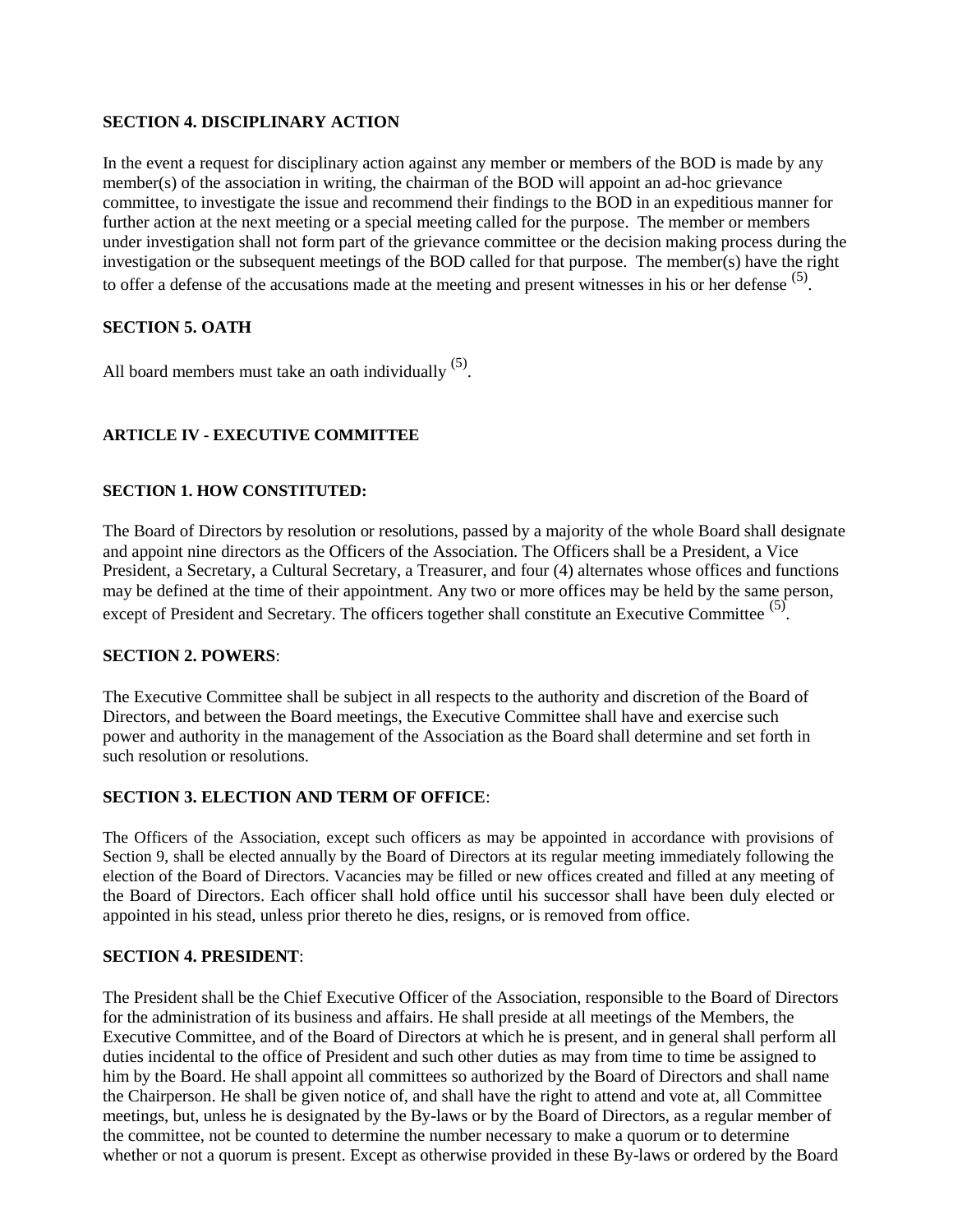of Directors, he shall sign for the Associations" all deeds, agreements, and other formal instruments. The president also has the added duty to perform or delegate the tasks and duties of other executive members in the event that any of them is unable to perform his/her duties to the satisfaction of the BOD<sup>(5)</sup>.

### **SECTION 5. VICE-PRESIDENT**:

In the absence or disability of the President, the Vice-President shall have all the powers and be subject to all the restrictions upon the President. The Vice-President shall, also, have general administrative duties under the direction of the President and such other duties as may be assigned to him by the Board of Directors or the Executive Committee.

### **SECTION 6. SECRETARY:**

The Secretary shall give notice, as provided in these By-laws, of all meetings of members of the Association, the Board of Directors and the Executive Committee, shall prepare under the direction of the President, dockets of the business to be transacted at these meetings and shall keep minutes of these meetings. He shall have custody of the Association"s seal. He, also, shall perform the administrative duties under the general direction of the President. He shall keep a register of the Post Office of each members and Director.

### **SECTION 7. TREASURER**:

If required by the Board of Directors, the Treasurer shall give a bond for the faithful discharge of his duties in such sum and with such surety or sureties, as the Board of Directors shall determine. The Association shall pay the expense of such bonds. He shall have charge and custody of and be responsible for all funds and securities of the Association; receive and give receipts for, money due and payable to the Association from any source whatsoever, and deposit all such moneys in the name of the Association in such banking institutions, as the Board of Directors shall designate. The Treasurer shall keep proper books of account, which shall be at all times open to the inspection of the Members and Board of Directors. At each annual meeting of the members of the Association, he shall make a report of the accounts for the entire fiscal year. At each stated meeting of the Board of Directors, he shall present a recent balance sheet and an account showing in detail the receipts and disbursements of the Association since his last report. The Board of Directors shall audit the accounts of the Treasurer annually. He shall be responsible for filling the necessary financial returns to the concerned authorities.

# **SECTION 8. SECRETARY FOR CULTURAL AND EDUCATIONAL ACTIVITIES**:

The Cultural Secretary shall be responsible for arranging special congregations to celebrate special Holidays and functions, and such other events as directed by the Board of Directors. Also, he shall be responsible for all arrangements pertaining to the educational activities for children and adults. He shall be an ex-officio member of the youth committee; and a liaison between the Board of Directors and the India Student Association and other kindred Associations in the area.

# **SECTION 9. ADDITIONAL OFFICERS, ETC.**:

The Board of Directors may appoint such other officers, committees and agents as it may deem necessary each of who shall hold office for such period, have such authority, and perform such duties as are provided in these By-Laws or as the Board of Directors may from time to time determine. The Board of Directors may delegate to any officer or committee the power to appoint and to prescribe the authority and duties of any such subordinate officers, committees or agents.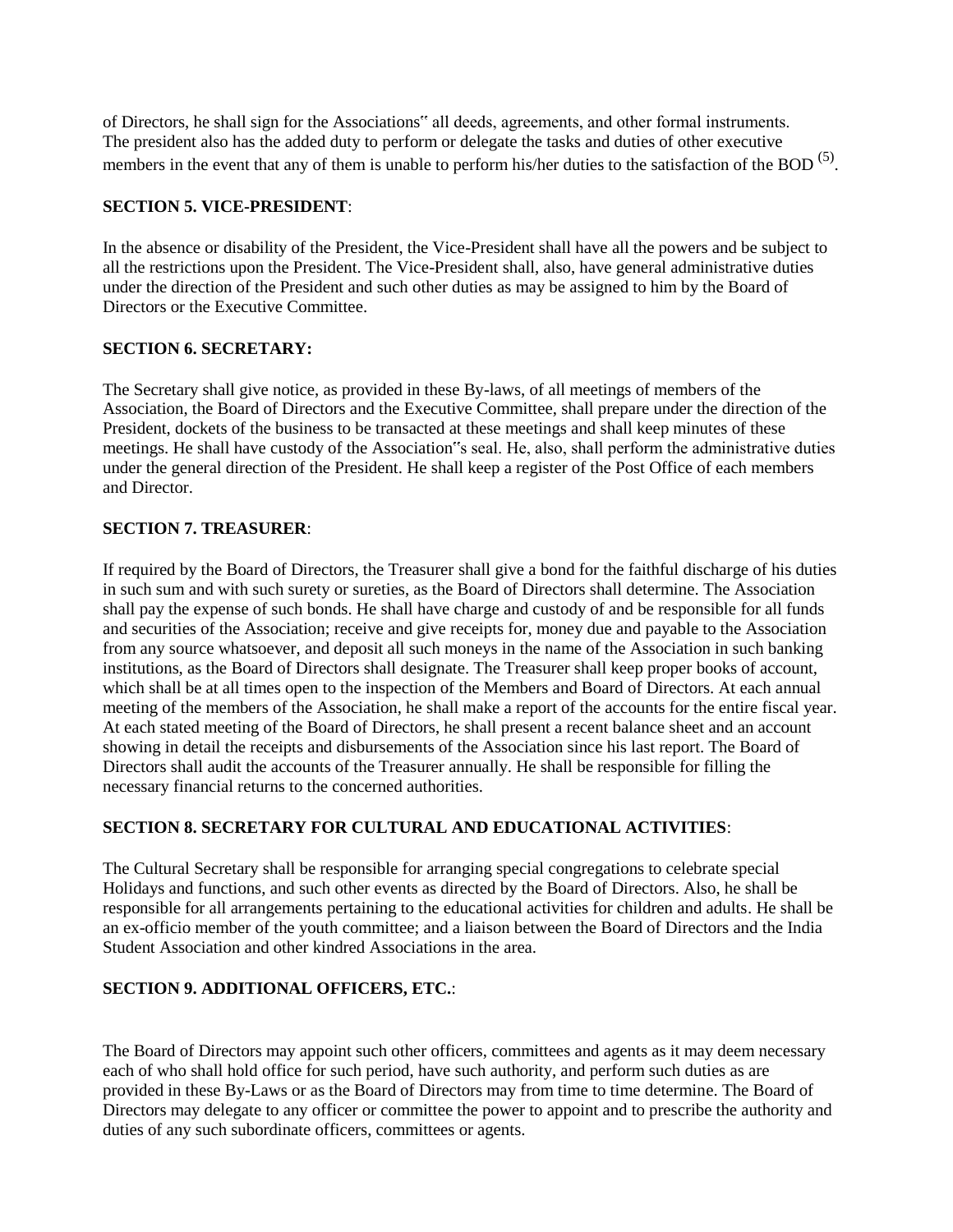# **ARTICLE V - MEETINGS SECTION**

### **1. REGULAR MEETINGS**:

The first meeting of the Board of Directors shall be held preferably on the day of election, immediately after the results of the election of the Board of Directors are announced, to elect the officers to serve on the Executive Committee. However, if the prevailing circumstances forbid such a meeting, the Board shall meet within two weeks after the election to elect the officers to serve on the Executive Committee. The charge shall be handed over to the newly elected Committee no later than December 1. After the election of the new Executive Committee, the Board of Directors shall regularly meet, at the interval of two months, in the second week in the months of February, April, June, August, October and December upon such a day as may be fixed by the President, at the preceding meeting of the Board based on the convenience of the majority attending such meetings. The Executive Committee on the other hand shall meet at least once a month or more frequently as seemed necessary to conduct the day-to-day business of the Association.

### **SECTION 2. SPECIAL MEETINGS**:

Special meetings of the members, Board of Directors or Executive Committee for any purpose or purposes may be called by the President or in his absence by the Secretary. The President or in his absence the Secretary, shall, call a special meeting;

(A) At the request in writing of a majority of the Board of Directors

Or

(B) At the request in writing of not less than one-third of the members, or at the request in writing of a majority of the members of the Executive Committee. Such request shall state the purpose of purposes of the proposed meeting.

### **SECTION 3. NOTICE OF MEETINGS**:

Written or printed notice must state purpose, place, day and hour of the meeting and be mailed or e-mailed

 $(2)$  to each Director, and each member in case of the membership meeting at his address as shown by the records of the Association, not less than ten or more than thirty days before the date of such meeting. The specifications apply, in addition also to the regular or special meetings of the Board of Directors; however, the meeting may be called by the President or in his absence by the Secretary by telephoning, and each Director and the time limit may be shortened to two days for an urgent special meeting of the Board of Directors.

### **SECTION 4. QUORUM:**

(A) A quorum shall be 51% or more of the elected board of directors (BOD) irrespective of how many members actually make up the BOD in total  $(5)$ .

(B) in case of Executive Committee at time of any of its meetings four members of the Executive Committee shall constitute a quorum for the transaction of business, and the act of any four (4) members present at any meeting, at which a quorum is present shall be the act of the Committee.

### **SECTION 5. PROXIES**:

At any meeting of the Directors or that of the Executive Committee and Director or Officer may vote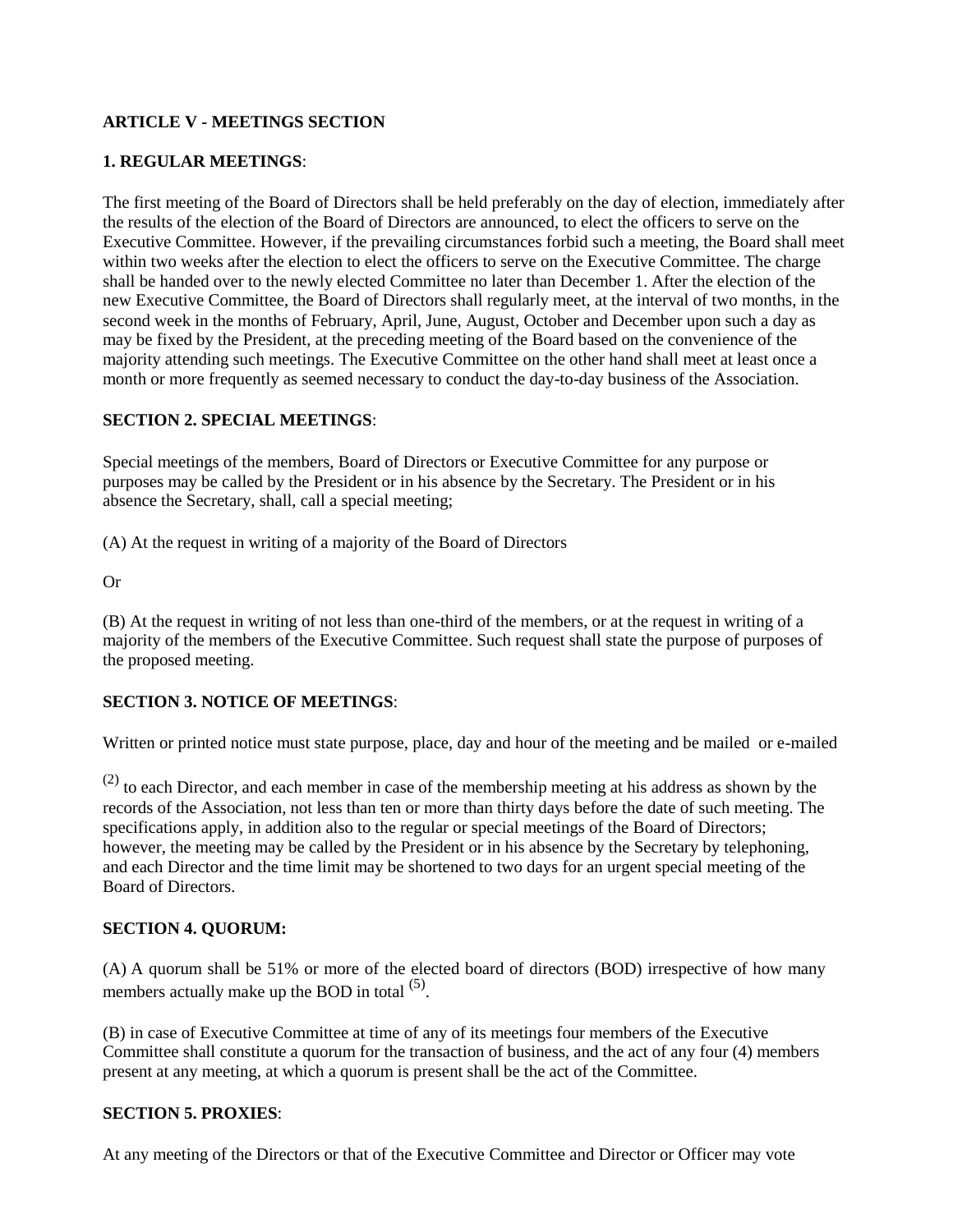either in person or by proxy executed in writing. Similarly, at the annual meeting of the Membership, a member

may vote either in person or by proxy executed in writing, to be received no later than 24 (twenty-four) hours before the election date if the said meeting is called for the election of the Board of Directors.

### **ARTICLE VI**

#### **SECTION 1. RESIGNATION & REMOVAL OF DIRECTORS OR OFFICERS**:

**Resignation**: Any director or officer from the Executive Committee may resign at any time by giving written notice to the Board of Directors or to the President or to the Secretary of the Association.

**Removal**: Any director or officer may be removed by the Board of Directors by a three-fourths vote for good and sufficient cause, provided the director or officer whom it is proposed to remove shall be given an opportunity to be heard at a meeting of the Board of Directors. The Board of Directors may choose to ask for the removal of a Director who failed to attend three consecutive meeting of the Board without sufficient reason. Similarly, an officer can be removed from the office by the Board for failing to attend three consecutive meetings of the Executive Committee without sufficient reasons. A resignation or removal of a director from the Board would automatically, also, cause him to cease to be an officer if he happens to be a member of the Executive Committee.

#### **SECTION 2. VACANCIES**:

A vacancy of a Director because of death, resignation, removal or otherwise may be filled by the Board of Directors until the next annual meeting of the General Membership. The vacancy of an officer because of above reasons may be filled for the unexpired portion of the term as appointed by the President, subject, however, to the approval of the Board of Directors at its next scheduled meeting.

### **ARTICLE VII – COMMITTEES**

The Board of Directors shall by resolution or resolutions passed by a majority vote of the whole Board, designate from among its members the following standing committees:

- 1. Executive Committee
- 2. Nominating Committee
- 3. Election Committee
- 4. Auditing Committee
- 5. Youth Committee

These committees shall possess and exercise such authority in the management of the business of the Association between meetings of the Board, as the Board shall determine and set forth in such resolution or resolutions. The Board of Directors from time o time appoint such other standing or special committees as it may deem desirable, and shall provide for their powers and their duties. The Board of Directors shall appoint a Chairperson of each committee.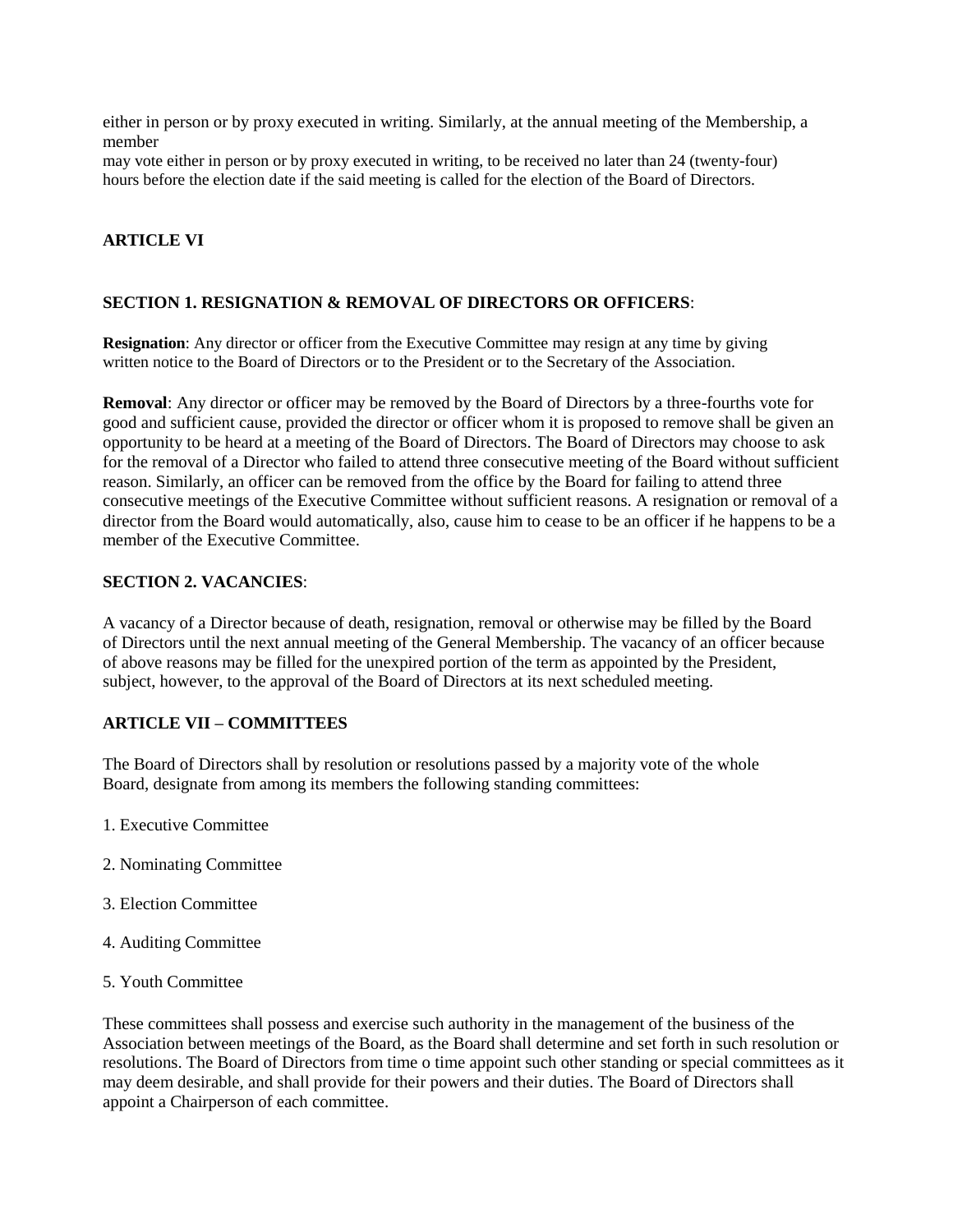# **SECTION 1. EXECUTIVE COMMITTEE**:

It shall be the principal Executive Branch of the Board. Its scope has been outlined in details in Article IV of these by-laws.

# **SECTION 2. NOMINATING COMMITTEE**:

There shall be a Nomination Committee consisting of three members of the Board of Directors who shall be elected by the Board at it"s stated meeting in December of each year to serve until the stated meeting in the following December. A vacancy in the Committee may be filled by the Board of Directors or by the Executive Committee, at any meeting.

The Nominating Committee without previous consultation with it"s nominees, shall make recommendations at the stated meeting of the Board of Directors in October regarding Officers and Directors to be elected at the next annual meeting of the members of the Association, either in regular course or to fill an existing or anticipated vacancy; and may make recommendations at any other meeting of the Members of the Association or of the Board of Directors regarding officers and Directors to be elected to fill vacancies. The Committee shall take such further action in regards to its recommendations as the Members of the Association or the Board of Directors shall direct. The Nominating Committee shall invite nominations to the Board NO LATER THAN SIX WEEKS BEFORE THE ANNUAL MEETING of the Membership for election. The nomination shall be closed THREE WEEKS BEFORE THE ELECTION DATE.

# **SECTION 3. ELECTION COMMITTEE**:

After receiving the nominations, the Board of Directors may deem it necessary to appoint an AD-HOC committee from its members to arrange and conduct election. Alternatively, the Board may choose to ask the Nominating Committee to, also, arrange and conduct the election. The Election Committee shall make a provision for proxy votes, to be received in writing no later than 24 hours before the election. The election shall be no later than in the third week of November.

# **SECTION 4. AUDITING COMMITTEE**:

The Auditing Committee shall be appointed by the Board of Directors. The accounts of the Treasurer shall be audited at least annually.

# **SECTION 5. YOUTH COMMITTEE**:

The Board of Directors shall appoint the Cultural Secretary or some other member of the Board as an Ex-Officio member to the Youth Committee who then shall attempt to motivate and encourage the youths from all ages to participate and play an active role in the cultural activities of this Association. The youths in the age group of 13-19 shall be encouraged to form a Youth Committee and elect their own officers annually. The Youth Committee shall operate under the authority of the Board of Directors of this Association, with Cultural Secretary as its Ex-Officio member. The Youth Committee shall nominate one of its Officers to attend a meeting of the Board of Directors and the Executive Committee when invited to or when desired by the Youth Committee.

As specified in the constitution Article II (section 3f), India Association of Buffalo shall set up and create the necessary committees and boards as determined by the BOD towards the realization and creation of a community center and associated bodies for its financial and operational purposes <sup>(5)</sup>.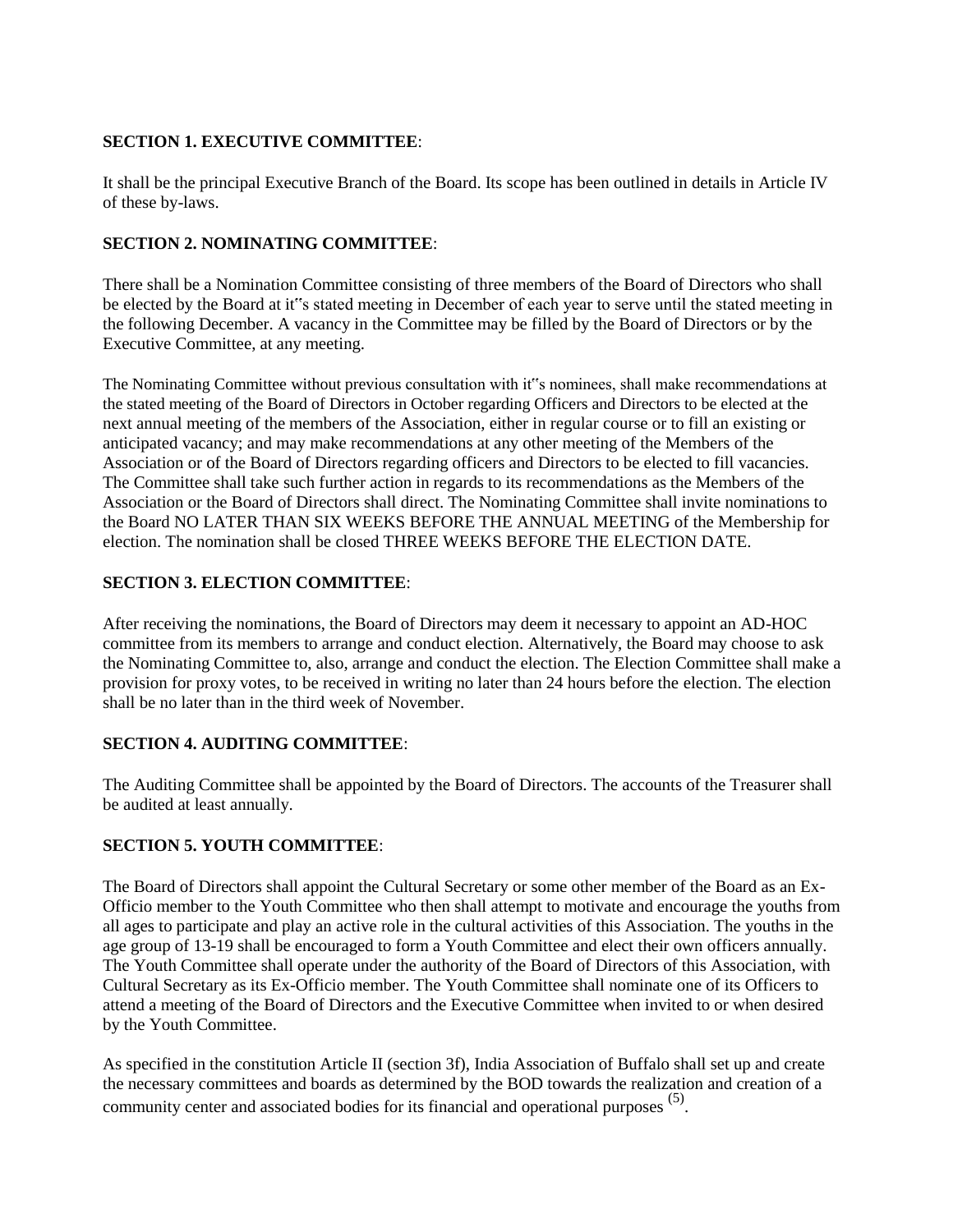### **ARTICLE VIII - TRANSFER OF CHARGE**

After the election results are announced, the charge shall be handed over to the newly elected Executive Committee no later than December 1. The records will include Membership Records, Financial and Banking

Records, Auditor"s Report and any cash or other property on hand, under the authority of the Board of Directors.

### **ARTICLE IX – FINANCES**

The Association has a right to open as many accounts as necessary provided the money is kept in local banks. Any account opened should be by the approval of the Board of Directors. All funds should be deposited to maximize interest income. All transaction shall be done by Checking Accounts. Cancelled checks shall be kept for auditing purposes. The Board of Directors shall decide how to operate the accounts. All checks shall be signed by the Treasurer and the President or some other Director appointed by the Board of Directors.

### **APPROPRIATIONS**

All withdrawals and disbursements must be approved by the Board of Directors except as specified herein. The Executive committee can approve expenses for the activities as specified in Article II over any 6-month period whose sum shall not exceed 10% of the total reserve (cash on hand) or \$2500 whichever is smaller. Any amount larger than this shall require the explicit approval of the board of directors. All such approvals must be reported and recorded at the next meeting. All expenses must be substantiated by appropriate bills or written statements

EC must present a budget to the board and get its approval. The budget can be prepared for six months at a time  $(5)$ .

### **SPECIAL FUNDS**

The Board of Directors may establish Special Funds for specific purposes from donations and contributions from Patrons and other well-wishers of the organization. The money from the Special Fund shall not be used for transacting day-to-day business of the Association. The funds shall be kept in separate accounts for each fund and the Treasurer shall be the sole custodian of all such funds. The income disbursement shall be determined by the Board of Directors. The Board of Directors may deem it necessary to appoint a separate Finance Committee and define its powers when needed.

# **ARTICLE X – AMENDMENT**

The Constitution and any By-Laws adopted by the Association may be altered or amended at any duly called general meeting of the Association, a two thirds vote of the active members of the Association present at such meeting provided that written notice shall have been sent to every member of the Association at least 14 (fourteen) days in advance of the date of the meeting stating specifically the proposed amendment or amendments (5) .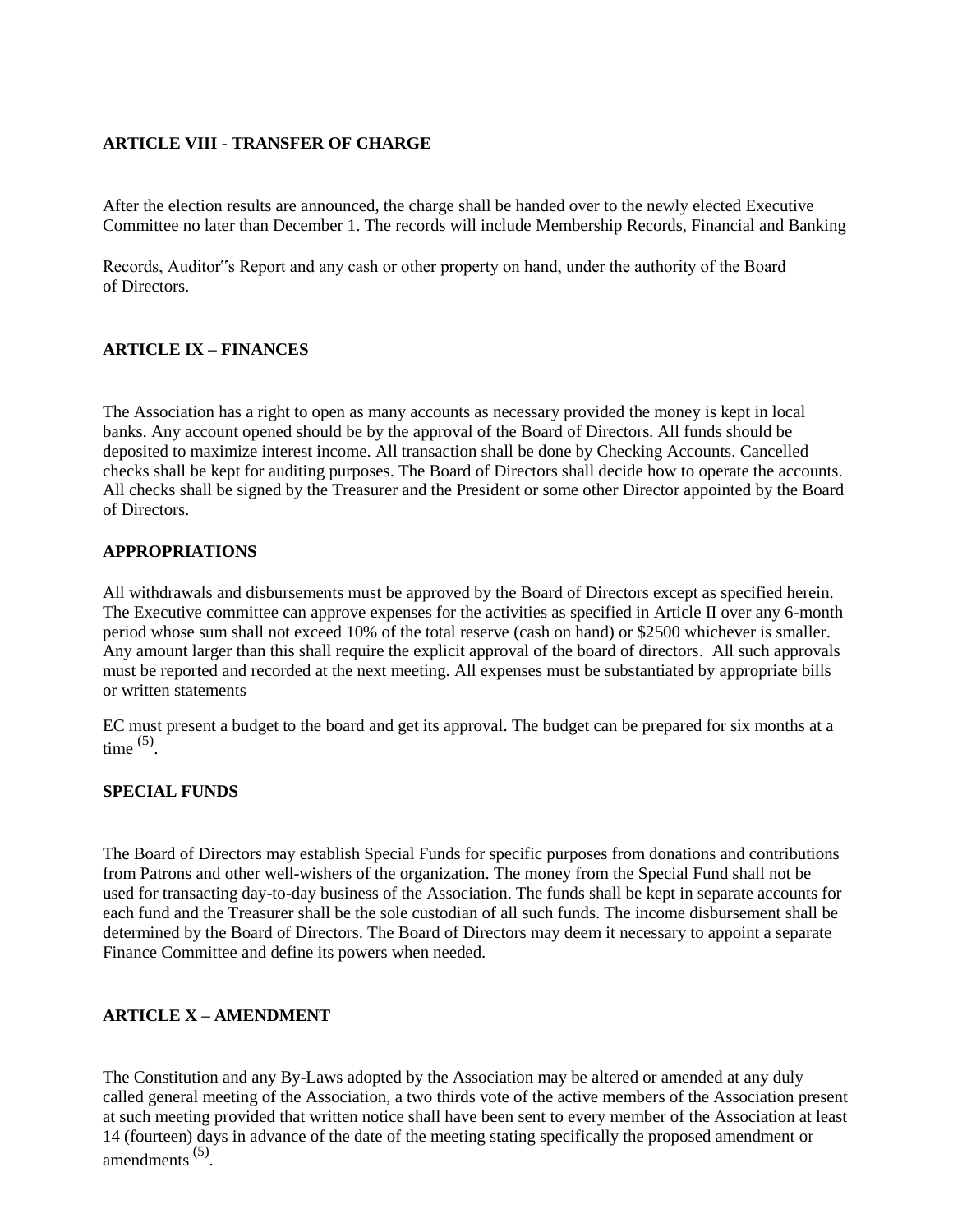#### **AMENDMENTS**

- 1. The following amendment to the by-laws was approved unanimously by the General Body on 28 Oct. 2006. "It be resolved by this General Body that Article II – Section 2 entitled Membership Year of the By-Laws be amended to read: The Membership year shall coincide with the fiscal year of the Association and shall be from January 1st to December 31st of the same calendar year"
- 2. The following amendment to the by-laws was approved unanimously by the General Body on October 18, 2014. "It is resolved by the General Body that Article V Section 3: Notice of Meeting to be amended as to read as "Written or printed notice must state purpose, place, day and hour of the meeting and be mailed or e-mailed to each Director, and each member in case of the membership meeting at his address as shown by the records of the Association, not less than ten nor more than thirty days before the date of such meeting. The specifications apply, in addition also to the regular or special meetings of the Board of Directors; however, the meeting may be called by the President or in his absence by the Secretary by telephoning each Director and the time limit may be shortened to two days for an urgent special meeting of the Board of Directors."
- 3. The following amendment to the by-laws was approved unanimously by the General Body on October 18, 2014. "It is resolved by the General Body that Article III Section 3: Number and Tenure: to be amended as to read as "The Board of Directors shall consist of twenty-one members. The terms of office of Directors shall be so staggered that at least half of the Directors shall be elected each year. At the time of enacting these By-laws for the first time, the twenty-one Directors shall be divided into three groups of seven members each, one group of seven to serve for one year, the second group for two years and the third group of seven for a period of three years. Hence after, at the subsequent annual elections, each Director shall be elected for period of TWO years (or until the end of the respective term of his predecessor if he shall have been elected term) to serve until the election and qualification of his successor. No director may serve in office for more than two consecutive terms."
- 4. The following amendment to the by-laws was approved unanimously by the General Body on October 18, 2014 it is resolved by the General Body that following Section 4 to be added under Article II MEMBERSHIP and to be read as "SECTION **4.** TERMINATION: Membership can be terminated if a person is found to have been charged of any act/acts involving moral turpitude. He/she shall forfeit all the associated privileges immediately. Board of Directors/Executive Committee can take a decision in this regards with two–third majority
- 5. The following amendment to the constitution and by-laws was approved unanimously by the General Body on April 1, 2017. It is resolved by the General Body that the following changes are made and constitution/by laws amended
	- a) **PREAMBLE:** Article 1 (Name) to be amended as The name of the association shall be "INDIA ASSOCIATION OF BUFFALO" hereafter to be called the "ASSOCIATION" OR IAB
	- b) Article II (3b) to be amended as Conducting classes to educate, promote and develop a knowledge of languages, culture and customs of India in our children, and promote English and local customs/norms to facilitate assimilation of the community members from India in the USA
	- c) Article III (B) to be amended as Membership categories shall be defined in the by-laws of the Association. Membership in this Association is not transferable or assignable, is limited to the membership of India Association of Buffalo alone and not in any of the affiliated organizations. Voting rights of the membership is limited to India Association of Buffalo only,
	- d) Article III (C) to be amended as Members or ex-members agree that any legal dispute or lawsuits will be limited against the association and its governing body (the Executive committee) only and within the confines of the county (Erie), state (NY) and federal regulations that govern such lawsuits,
	- e) Article IV be amended to include The Association shall have an elected governing body to be called BOARD OF DIRECTORS (BOD), consisting of 21 (twenty-one) members, of which at least 12 (twelve) shall not hold any position in the Executive committee (EC), as described in the by-laws (Article III, Section 2),